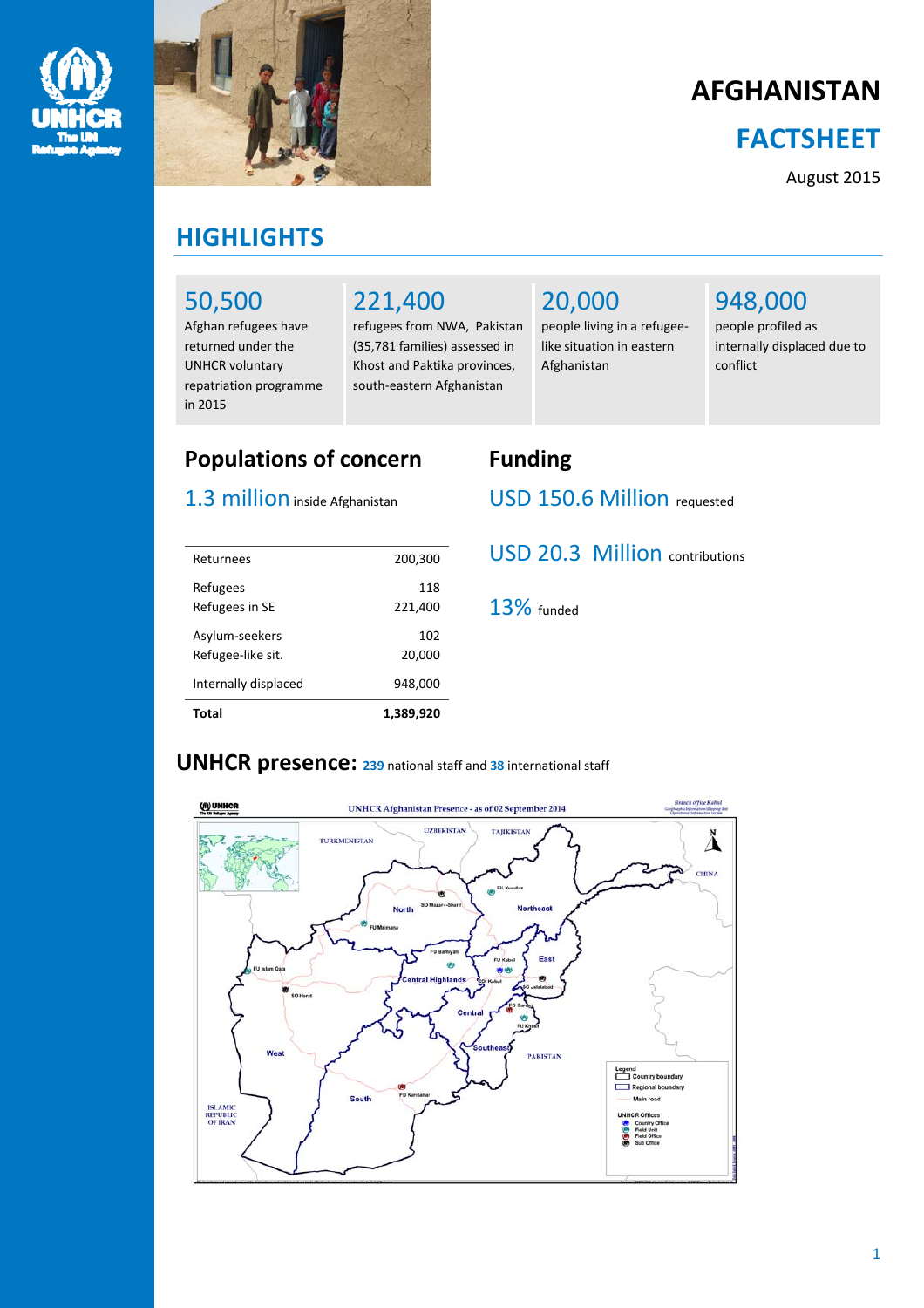### **WORKING WITH PARTNERS**

- Within the Humanitarian Country Team, UNHCR is working with government counterparts, UN agencies, and international and national NGOs to coordinate the assistance to vulnerable populations, including returnees, refugees, IDPs, and local/host communities.
- UNHCR's direct counterpart in the Government is the Ministry of Refugees and Repatriation (MoRR). UNHCR is also collaborating with nine other line ministries.
- UNHCR is leading the refugee response in south-eastern Afghanistan (Khost & Paktika), the Protection Cluster, the Emergency Shelter/NFI Cluster; and co-chairing the national IDP Task Force with MoRR, as well as provincial IDP task forces with the Directorates of Refugees and Repatriation (DoRR).
- **Insecurity and armed conflict continue to hinder protection and assistance, leading to unreliable access to large parts of the** country. However, through national implementing partners, UNHCR is still able to reach most of its persons of concern.

### **MAIN ACTIVITIES**

#### Protection

- Promoting targeted community-based interventions in areas of high refugee return, including urban areas, where an increasing number of returnees are settling;
- Implementing activities in areas of high return to prevent violence against women and children. Women's groups have been established to enable women to participate in decisions that affect their lives;
- Leading the humanitarian response to the refugee influx in south-eastern Afghanistan. 205,500 refugees have settled in Khost and Paktika provinces, fleeing military operations in Pakistan;
- Supporting the adoption of national policies to address the situation of refugees and asylum‐seekers;
- Addressing internal displacement through population tracking and data collection, coordinating protection and humanitarian assistance, and supporting the implementation of the National IDP Policy. The Policy seeks to prevent, respond to, and end internal displacement. Key elements are: supporting local communities, identifying communities at risk, and linking humanitarian assistance to development programmes and national priorities.

#### Livelihoods

 22,064 returnees, 3,449 IDPs, and 1,351 local community members participated in livelihood programmes in 2014. With their family members included, the total number of individuals benefiting was around 161,000.

#### Water and sanitation

 In 2014, 170 wells were constructed for a total population of 47,013 (34,863 returnees, 10,950 IDPs, 1,200 local community members).

#### Shelter and NFIs

- 3,890 shelter units were constructed in 2014, of which 2,956 for returnees, 878 for IDPs, and 56 for the local population, benefiting altogether 23,340 individuals. This will ensure safe housing, a minimum standard of privacy, and a socio‐economic livelihoods base.
- In 2014, 143,863 individuals benefited from non-food item packages. Of these, 7.6% were returnees, 90.6% IDPs, and 1.8% local community members. (This figure does not include refugees, see below.)
- As part of the refugee emergency response in Khost and Paktika, tents have been distributed to 15,269 refugee families, NFIs to 34,722 refugee families, and winterization kits to 27,146 refugee families.

#### Camp coordination and management

There is one spontaneously settled refugee camp in Gulan, Khost province, accommodating 10,260 families. 84% of the refugee families are living in the host community.